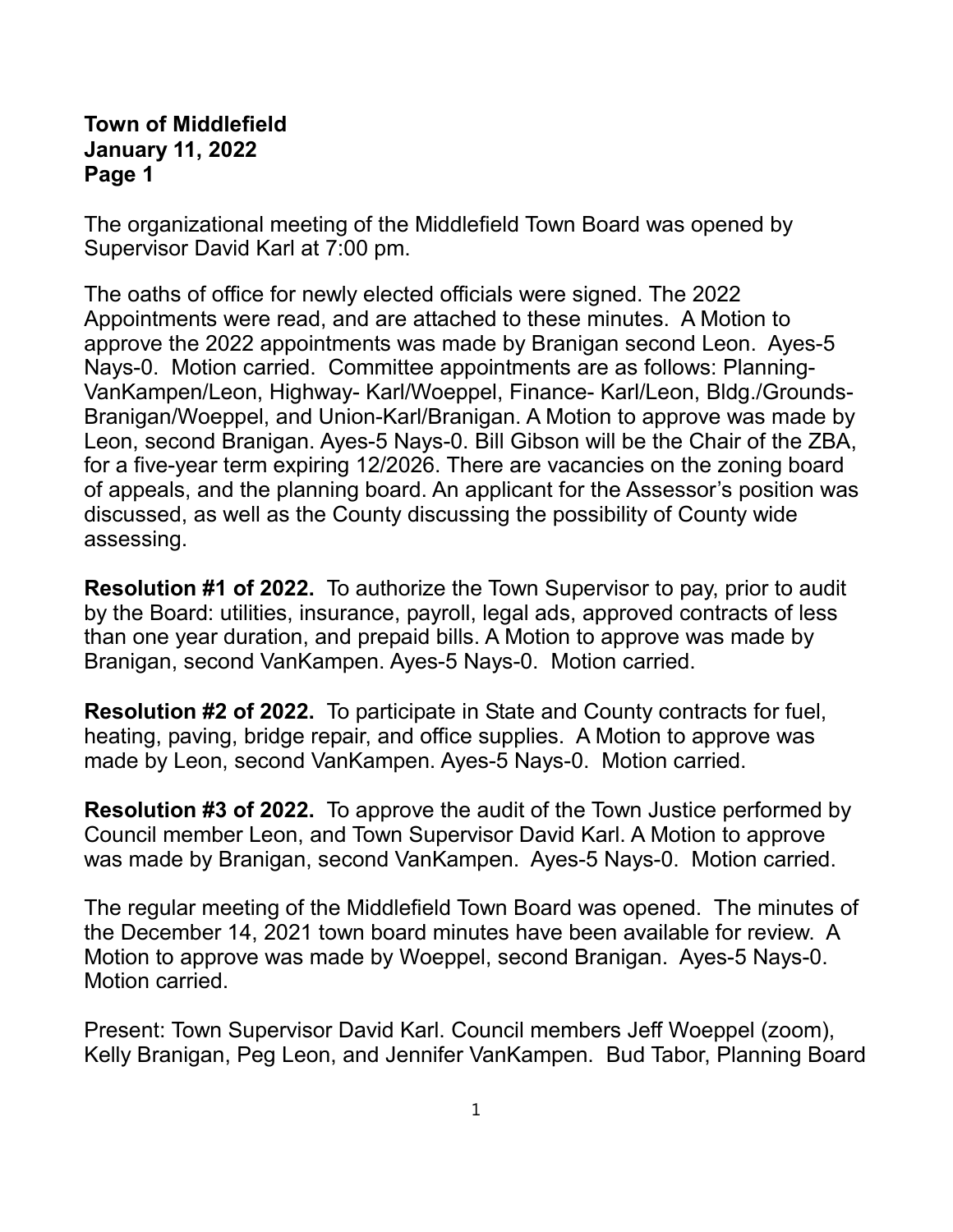Chair Sydney Waller, Planning Board member Andy Baugnet. Town Attorney David Clinton. Zoning Officer/IT Director. Neal Newman.

**Town of Middlefield January 11, 2022 Page 2**

**Highway Superintendent's Report-** Brendan emailed a report to the board.

**Financial Report-** A copy of the financial report was distributed by the bookkeeper.

**Planning Board Report-** Chairman Sydney Waller gave a report to the board.

**Zoning/IT Report-** Neal Newman gave his report to the board.

**Attorney's Report-** No report.

**Old Business-** Town Clerk/Tax Collector and Town Supervisor audits to be performed. The Town Supervisor audit will be performed by Karl and Woeppel. Branigan/Karl will perform the Town Clerk/Collector audit.

**New Business-** Fire/Ambulance Contracts, SPCA contract. A Motion to approve the Supervisor to sign was made by Leon, second Branigan. Ayes-5 Nays-0. Motion carried. ARPA funding avenues were circulated by Council member Leon.

Sherri Falcone was interviewed for the vacant Assessor's position. A Motion to approve the appointment to fill out the unexpired term of Assessor by Sherri Falcone was made by Leon, second Branigan. Ayes-5 Nays-0. Motion carried. This term is a six year term that will expire on 9/2025.

## **Bills**

General Bills- Abstract 13. Vouchers 238-249 \$2,223.12. A Motion to approve was made by Leon, second Branigan. Woeppel abstained. Ayes-4 Nays-0.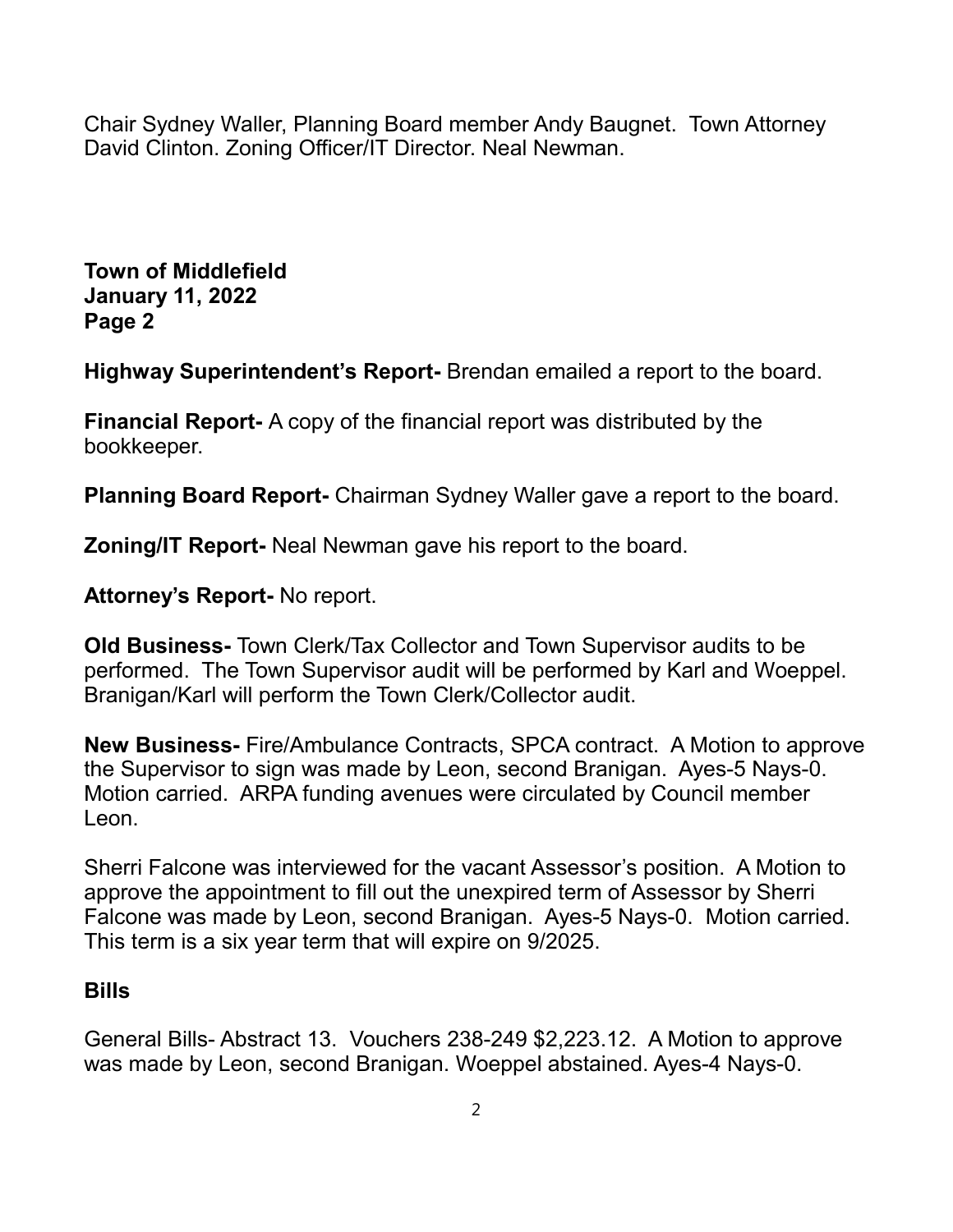Motion carried.

Highway Bills-Abstract 13. Vouchers 205-216 \$15,520.69. A Motion to approve was made by Branigan, second Leon. Woeppel abstained. Ayes-5 Nays-0. Motion carried.

## **Town of Middlefield January 11, 2022 Page 3**

General Bills- Abstract 1. Vouchers 1-3 \$1,200.24. A Motion to approve was made by Branigan, second Pindar. Woeppel abstained. Ayes-4 Nays-0. Motion carried.

Highway Bills-Abstract 1. Vouchers 1-2 \$2,470.00. A Motion to approve was made by Leon, second Pindar. Woeppel abstained. Ayes-4 Nays-0. Motion carried.

A Motion to adjourn was made at 8:45pm with a Motion by Leon, second Branigan. Ayes-5 Nays-0. Motion carried.

The next meeting of the Middlefield Town Board will be February 8, 2022 at 7:00 pm.

Beth Moakler Town Clerk